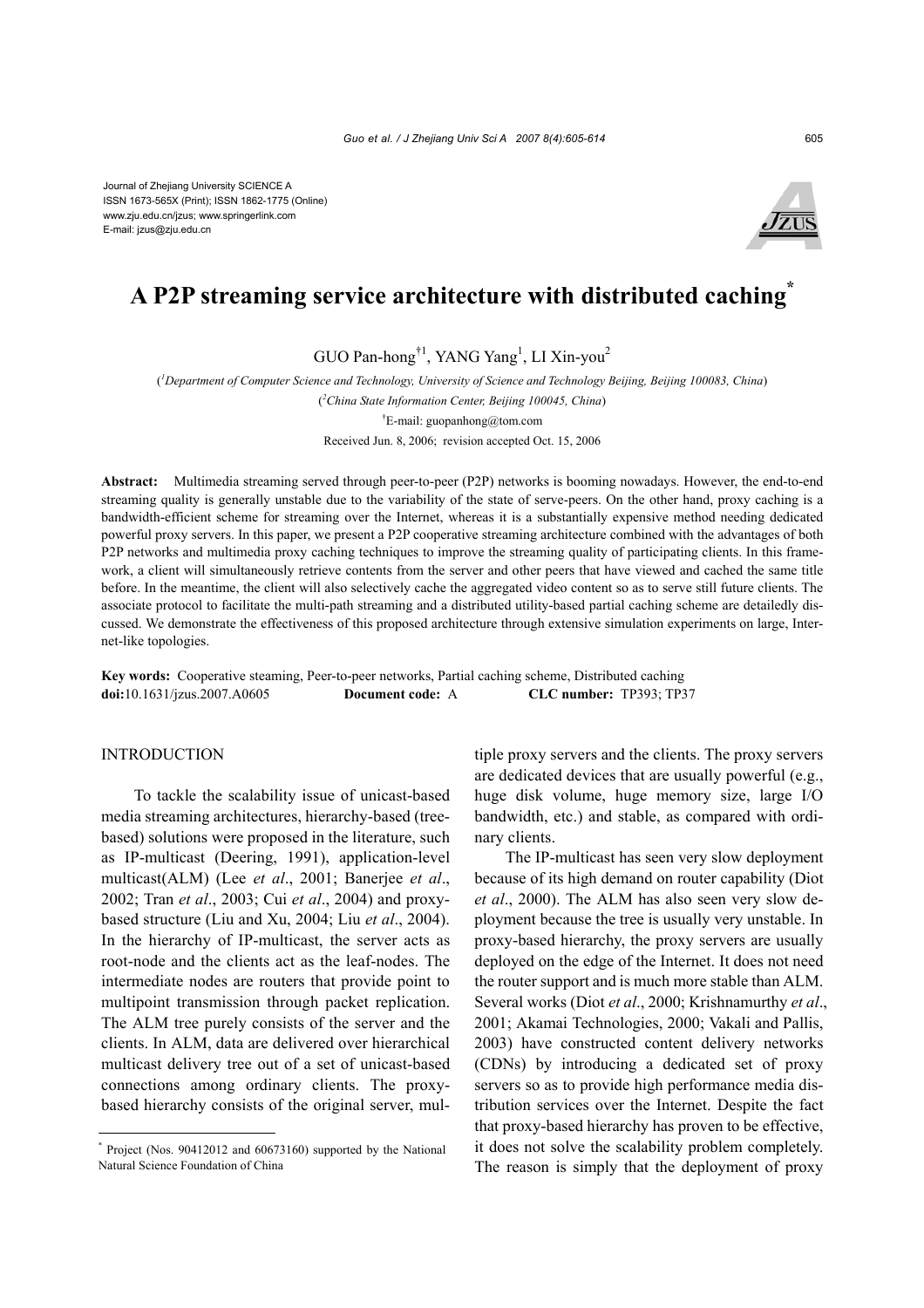servers, which must be powerful and stable online servers, is expensive. Presently, some research has been conducted to study the effectiveness of data sharing of P2P-based (Yim *et al*., 2001; Gopalakrishnan *et al*., 2004) or BitTorrent-like overlay systems (Qiu and Srikant, 2004; Pouwelse *et al*., 2005).

In this paper, we propose a peer-based cooperative streaming architecture with distributed caching for delivering media content effectively over the Internet. The basic idea there is to ask the concurrent peers to cooperate to improve the streaming quality mutually. The proposed architecture combines the strengths of many techniques such as multi-source/ multi-path streaming, P2P overlay networks and distributed proxy caching. Specifically, we try to improve the streaming quality of a later client through the help of one or more earlier client(s) in the same neighborhood, given that there is no dedicated powerful proxy server. The proposed system is based on the layered scalable video coding source bit-stream. Assume an earlier client, Client A, stores the title at a specific quality (via distributed caching), a later client, Client B, collects the data cached by peer server (i.e., Client A) and, at the same time, requests more data from the original server (via multi-source streaming). As a result, Client B will enjoy better quality than Client A does. Client B, in turn, also caches its data (partially or entirely) so as to serve others later on. With the same logic, an even later client, Client C, will enjoy even better quality by the multi-path streaming from the original server, Clients A and B. The procedure is illustrated in Fig.1. Clearly, the quality of a certain title will improve progressively as more clients viewed it, because of more chances for cooperation. Note that the later client could be Client A/B if they want to watch the same title again.



This is very useful for Video-on-Demanding (VOD) those hottest titles.

In this paper, we focus on the following two problems. The first problem is on the distributed multi-source based video streaming. In our architecture, except the original server, all the other sources are peers which are heterogeneous in many aspects including contents cached, bandwidth, and availability, etc. We solve this problem through a receiverdriven protocol based on a sliding-window mechanism. The second problem is about the distributed cache replacement scheme for each peer. In general, ordinary clients can hardly provide sufficient disk space to cache all media data they viewed. Therefore, contents must be selectively cached/replaced according to a certain replacement policy. However, existing replacement schemes for traditional proxies tend to make clients cache similar low quality contents. This is ill-suited to our multi-source streaming model. To address this problem, we proposed a novel utility-based cache replacement scheme to help client's cache content that has the potential of providing better performance in the future cooperation, taking into account both the characteristics of clients and their peers.

## MULTI-SOURCE STREAMING PROTOCOL

In this section, we will discuss the distributed multi-path streaming protocol. To enable fine-grain cooperation among peers, we slice the FGS layers into roughly equal-sized logical layers (LLs). Each LL is further segmented into equal-sized pieces termed segments. Assume the playback duration for each segment is ∆*t*. The segment is the minimum manipulation unit for delivering and caching in our framework. In this architecture, we adopt a receiver-driven protocol for client's cooperation. Namely, the receiver determines and instructs each peer server cooperative in a transmission policy based on the information collected from the supplying peers or its own measurement. Furthermore, a receiver will timely update its supplying peers' transmission policy by periodically monitoring the end-to-end network dynamics between them.

In our proposed architecture, every participating peer contributes some of its outbound bandwidth and **Fig.1 Illustration of peer-assisted quality enhancement** storage to the system. Before making transmission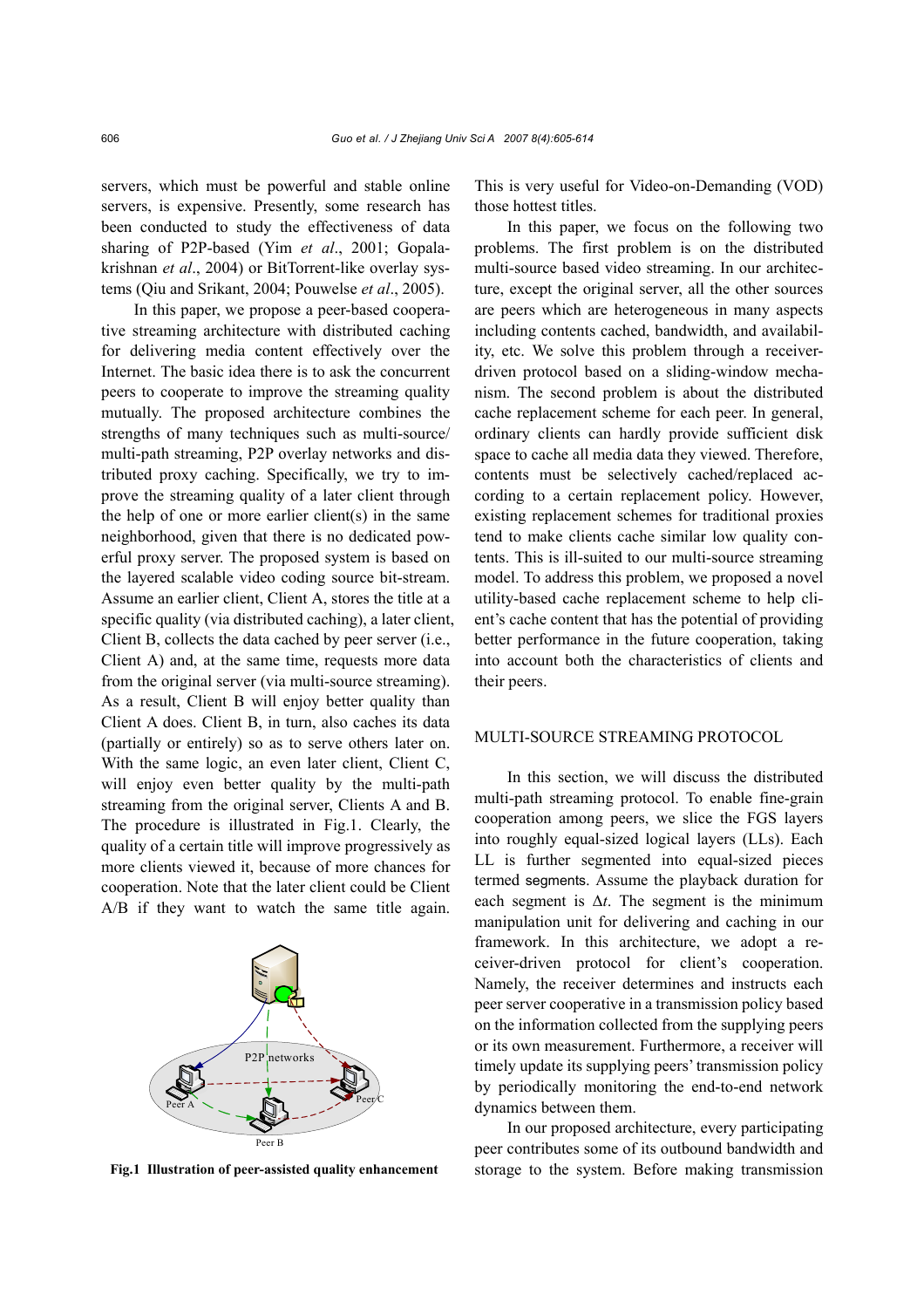policies for all senders in a certain cooperation window, the receiver needs to contact each peer server *Xi* for collecting relevant information. For measuring the available bandwidth between  $C$  and  $X_i$ , the receiver,  $C$ , directly uses a TCP throughput function to calculate its expected bandwidth. One possible function is as follows (Handley *et al*., 2001):

$$
B = \frac{s}{RTT\sqrt{2p/3 + RTO\cdot(3\sqrt{3p/8})\cdot p\cdot(1+32p^2)}}.
$$
 (1)

This gives the TCP throughput *B* in bytes/s, as a function of the packet size *s*, round-trip time *RTT*, steady-state loss event rate *p*, and the TCP retransmit timeout value *RTO*. The following control loop is performed by each receiver:

Step 1: Measures or estimates *P*, *RTT*, and *RTO*. Step 2: If it receives a Report Packet with a new rate vector, goto Step 3, else goto Step 1.

Step 3: Stores the rate vector in *P* and calculates *B* using Eq. $(1)$ .

Step 4: Goto Step 1.

Furthermore, the estimated available bandwidth is exponentially smoothed and discretized using as the unit bit rate of a logical layer. In other words, the channel bandwidth is represented as the number of segments it can deliver in time ∆*t* in this paper. In addition, we also adopt the hysteresis algorithm (Chu *et al*., 2001) to tackle possible oscillations.

We developed a mathematical model to determine the optimal transmission policies for peer servers using the information collected above. The performance can be further enhanced with the pre-fetch technique. The protocol is implemented based on a sliding-window mechanism, and the length of cooperation window is *WT*, as illustrated in Fig.2. The receiver maintains a playback time. At playback time  $t_0$ , the receiver collects relevant information and decides a set of transmission policies for all its peer servers in the time interval  $[t_0+T, t_0+T+WT]$ , where *T* is the duration of contents that have been buffered. This interval is called cooperation window hereafter. Each peer server will be assigned an independent



**Fig.2 Illustration of sliding-window**

transmission policy that contains an ordered list of segments that it should send within the cooperation window. The cooperation window slides periodically as the playback proceeds. Thus, after *WT*, the receiver will make new transmission policies for the next cooperation window. New transmission policies will preempt those of old ones. That is, if a peer server receives a new transmission policy, it will ignore the old policy even though the old policy has not been finished and start to execute the new policy.

Suppose the receiver C owns a set of *N* senders  $P = \{P_1, P_2, \ldots, P_N\}$ , and the corresponding estimated available bandwidths between C and  $P_i$  are  $\{b_1, \ldots, b_n\}$  $b_N$ . Let *L* be the maximum number of logical layers of the source bit stream, with the origin server denoted as  $P_0$ . Define a matrix  $\mathbf{K} = \{k_{ij}^d\}$ . Where  $k_{ij}^d = 1$ indicates that  $P_i$  has cached the corresponding segment of the *j*th logical layer within playback time interval  $[t_0+T+(d-1)\Delta t, t_0+T+d\Delta t]$ . This matrix defines the sets of segments of the multiple senders that C can retrieve from.

To begin, we divide the whole cooperation window into *WT*/∆*t* sub-periods, each of which is ∆*t* in time, and make optimal transmission policies for each sub-period independently. In other words, for the *d*th sub-period  $[t_0+T+(d-1)\Delta t, t_0+T+d\Delta t]$ , the receiver should determine which segments (may come from different logical layers) within the playback interval of each sender so as to maximize its aggregated effective number of segments while not violating the constraints on link bandwidth, layer dependency, and so on. This can be modeled as a zero-one integer programming problem. Let boolean variable  $h_{ij}^d \in \{0, 1\}$ represent whether or not C will receive the corresponding segment of the *j*th logical layer from  $P_i$  in this sub-period, with  $h_{ij}^{d}$ =1 meaning C will. Let *J*={1,} 2, …,  $L$ } and  $I = \{0, 1, ..., N\}$ . The problem is then formulated as follows:

$$
\text{Maximize} \sum_{i \in I, j \in J} x_{ij}, \tag{2}
$$

$$
\text{s.t.} \quad \sum_{i \in I} h_{ij} \le 1, \ \ \forall j \in J,
$$

$$
\sum_{i\in I}\left(h_{ij}-h_{i(j+1)}\right)\geq 0, \quad \forall j\in J,\tag{4}
$$

$$
\sum_{j\in J} h_{ij} \le b_i, \quad \forall i \in I,
$$
\n(5)

$$
h_{ij}^d \le k_{ij}^d, \ \forall i \in I; j \in J; d \in [1, \ WT/\Delta t]. \tag{6}
$$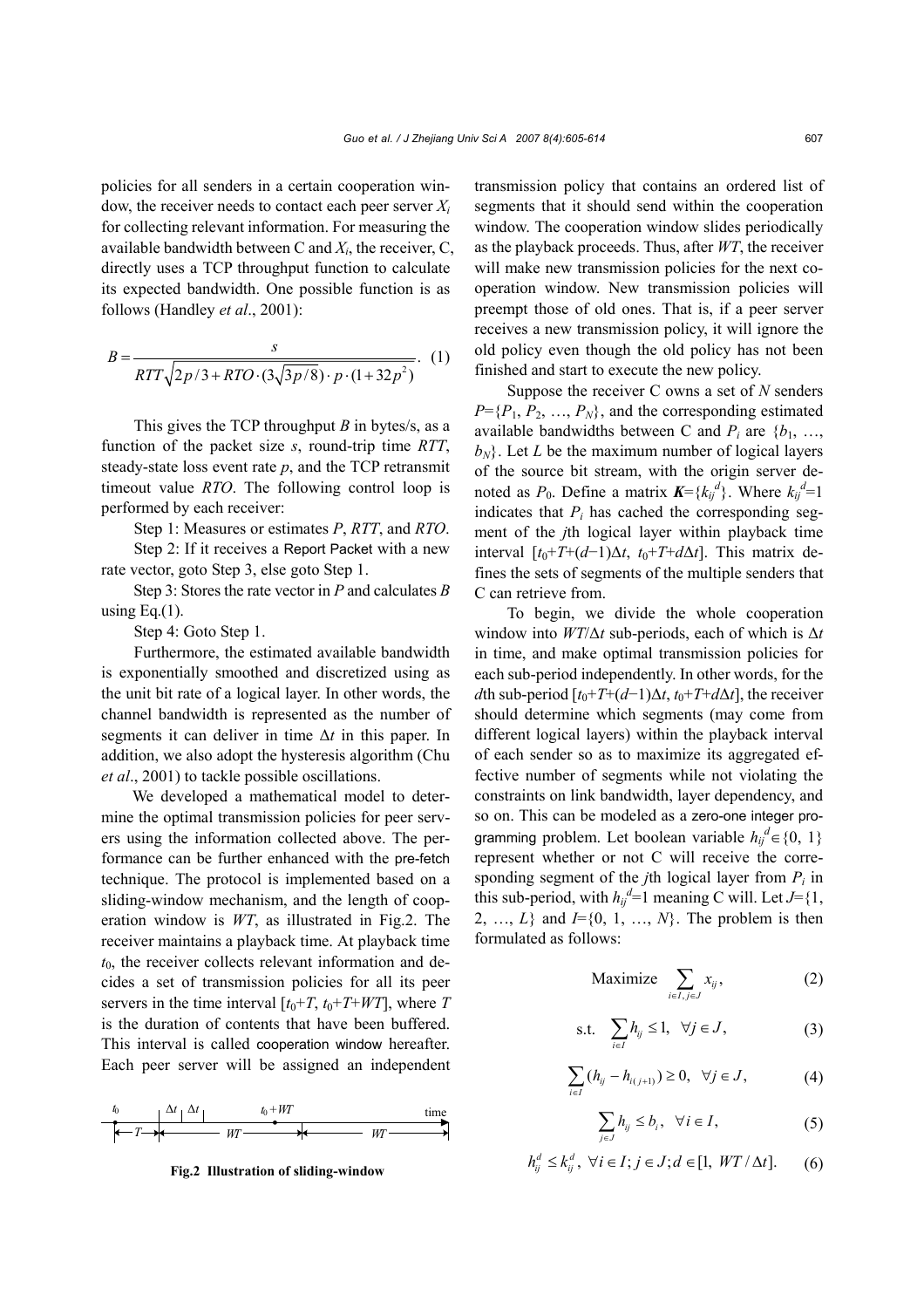Eq.(2) is the objective function, which is to maximize the total number of segments the peer will receive in the sub-period. Eq.(3) indicates that duplicated segments from different senders should be avoided. Eq.(4) expresses the dependencies that must be maintained between segments from different logical layers. Eq.(5) is the constraint on bandwidth consumption. Finally, Eq.(6) guarantees the segment to be delivered should have been stored in the corresponding supplying peer's cache.

Fig.3 shows a simple example of this model. In the example, the total number of logical layers is 5. Although the bandwidth to the server is only 3, C still received all the 5 logical layers. More than that, 1/3 of the bandwidth from C to the server was saved. Hence, this example illustrates that our scheme can not only achieve higher quality but also alleviate the server load.



**Fig.3 Example of transmission policy in a sub-period** (a) Topology; (b) Transmission policy

The performance can be further enhanced by using pre-fetch technique. By pre-fetch we mean that a peer server can use its redundant bandwidth (the portion of bandwidth exceeding the requirement for the current transmission task) to deliver in advance the segments that are scheduled in future sub-periods. We incorporate the pre-fetch technique into the above model by modifying Eq.(5) as follows:

$$
\sum_{j \in J} h_{ij}^{d+1} \le b_i + b r_i^{d+1}, \ \ \forall i \in I,
$$
 (7)

where  $br_i^{d+1}$  represents the total redundant bandwidth for *P<sub>i</sub>* in all previous *d* sub-periods  $[t_0+T, t_0+T+d\Delta t]$ , which is to be utilized to deliver future segments that were originally scheduled for  $[t_0+T+d\Delta t, t_0+T+$ (*d*+1)∆*t*] sub-period in the current sub-period. In addition,  $br_i^{d+1}$  can also be calculated using

$$
br_i^{d+1} = b_i + br_i^d - u_i^d = d \cdot b_i + \sum_{k=1}^d u_i^k + \Delta_i^l,
$$
 (8)

where  $u_i^k$  is the bandwidth consumed in sub-period  $[t_0+T+k\Delta t, t_0+T+(k+1)\Delta t]$  and  $\Delta^1 = 0$ .

In general, the mathematic model above can be solved using branch and bound method (Papadimitriou and Steiglitz, 1982) easily because the number of peers, the maximum logical layers and the available bandwidth (normalized by the number of logical layers) among peers are relatively small in practice. In the case that the scale increases, it is still easy to find some simple heuristics to obtain a suboptimal solution. The final transmission policy for each peer server within the cooperation window is the collection of the segments it should send in all sub-periods.

## CACHE REPLACEMENT SCHEME

Segment-based caching has been proved as an effective way for multimedia caching. So in our proposed system, we still use segment-based cooperative caching scheme. A centralized P2P system should need an Index Server for coordination of distributed cache. The Index Server should be a reliable and always-on entity in the network. Definitely, the original server can act as an Index Server that maintains a subset of indices of media segments in the system for content location. A media segment index should contain a location list of peers, each of which caches a copy of the media segment, and the access information of this segment, which is used for replacement operations. We assume that each media object is expressed as a segment-link. The segment link is illustrated in Fig.4.

The segment locating is conducted in two steps: first to route the request to Index Server; and then to select a peer that caches a copy of the segment via the info of segment link which is maintained in Index Server. The selection of serving peer can be optimized according to the capacities and workloads of peers caching the required segments. Once the required segment is successfully located, the media streaming between the serving peer/proxy server and the requesting peer is established.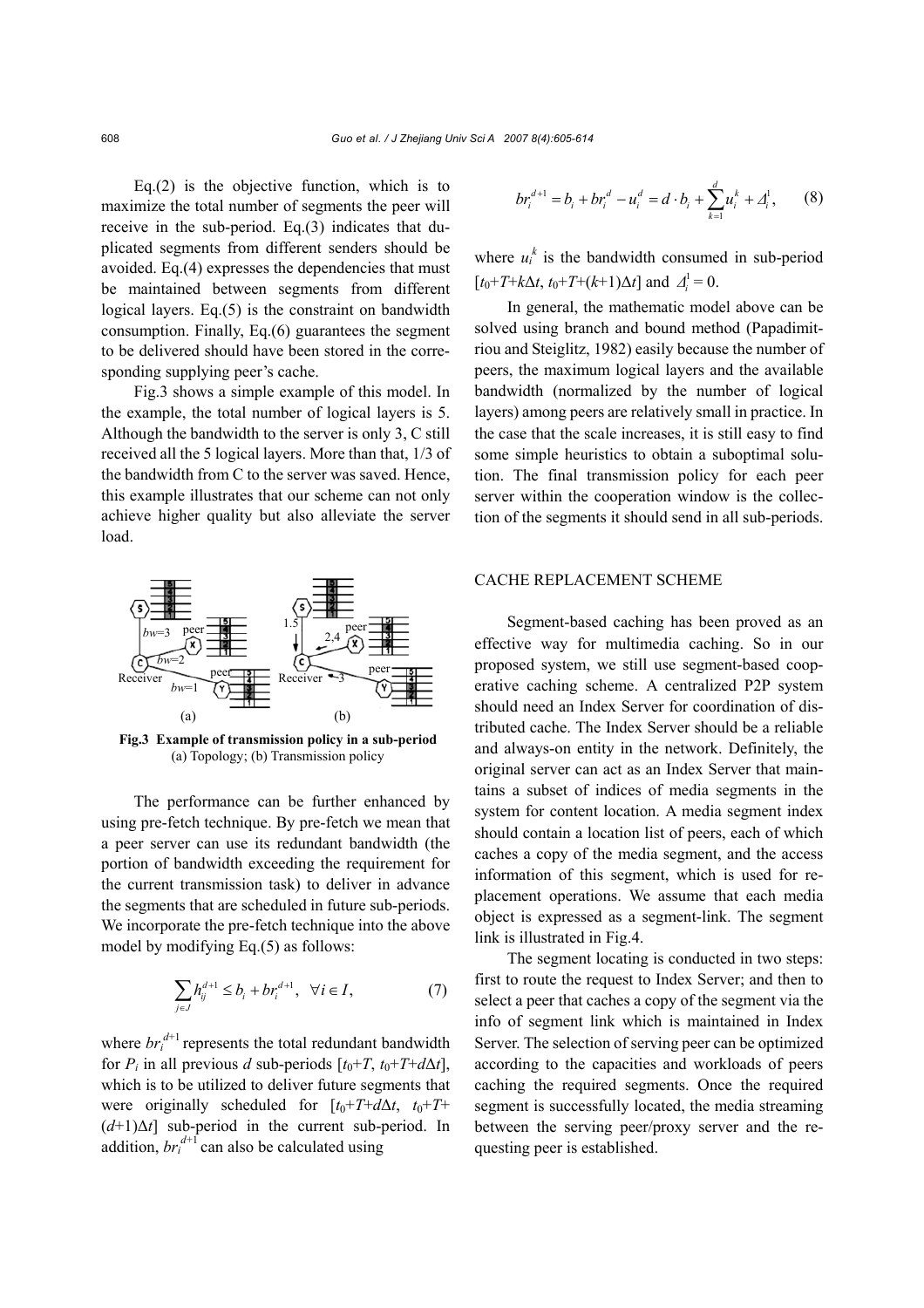

**Fig.4 Segment link maintained in Index Server**

Note that our proposed scheme for segment location is a centralized policy that all segment indexes are stored in dedicated server. Someone may wonder whether it would be a bottleneck because of intensive control overhead. As a matter of fact, in cooperative web caching, a critical issue is how to efficiently locate web pages at minimum communication costs. On the occasion of cooperative streaming caching, however, it is not a major concern as the bandwidth consumption for streaming objects is of orders of magnitude higher than that for object indexing and discovering.

Furthermore, we propose a distributed utility-based fine-grain cooperative cache replacement scheme. We evaluate each segment and assign a utility index for it. The utility index is essentially a measurement of the potential value that the segment, if cached, would help other peers. The objective of our replacement policy is then to maximize the utility indices of all the segments cached subject to the cache size constraint. Evidently, when the cache is full, the segments with the smallest utility indices should be replaced by newer segments with higher utility indices. Moreover, the utility index must be evaluated dynamically instead of being assigned a constant value. When a new segment arrives, an initial utility index is assigned, and then the index will be updated periodically until it is flushed out. In this way, the cache management can effectively handle the emergence of new hot titles.

The key of our cache replacement scheme is to measure the utility index for each segment. The calculation of utility index should take into consideration not only the properties of the local cache but also the status of those potentially cooperative caches. We define the utility index for a client, C, to cache a certain segment, *g*, as follows:

$$
I(C,g) = W(C,g)^{k_1} + F(C,g)^{k_2}, \tag{9}
$$

where  $W(C, g)$  indicates the cost for C to obtain the segment  $g, F(C, g)$  represents the estimated frequency at which the segment *g* will be retrieved by other clients in the future if it is cached by C. The two exponentials,  $k_1$  and  $k_2$ , are introduced to balance the impacts of the two factors. For example, if we set  $k_1=0$ , the scheme degenerates to traditional LFU algorithm. If  $k_2$  is set to 0, the segments are cached or replaced solely according to the retrieval cost.

The rationale of the two factors  $W(C, g)$  and  $F(C, g)$ *g*) is as follows. Intuitively, the utility index should be a function of cost savings of other future peers that the current peer will service. Without loss of generality, assume *X* is a client in the neighborhood of C and will be requesting the segment *g*. If C does not cache *g*, *X* will have to obtain g from the original server directly or from other peer servers from  $P_g$ , which represents the set of potential peer servers that have cached *g*. In this case, the cost for *X* to obtain g will be  $W(X, g)$ , which is close to  $W(C, g)$  because the distance between *X* and C is much smaller than that between *X* and any other peer server or the original server. However, if C caches *g*, *X* will retrieve *g* from C because they are the closest. The cost associated is *W*(*X*, *C*, *g*). The cost savings is then *W*(*X*, *g*)−*W*(*X*, *C*, *g*). Since  $W(X, C, g)$  is usually much smaller than  $W(X, g)$ and  $W(X, g)$  is close to  $W(C, g)$ , the cost savings is approximately equal to  $W(C, g)$ , which is readily collectible. On the other hand, if the title is hot, many clients in the neighborhood of C may also view it in future. That is, *F*(*C*, *g*) is large. Obviously, caching *g* in C may lead to more cost savings because of *g*'s potentially high retrieval frequency. Therefore, the utility index of a segment is directly related to the above two factors and is empirically defined as the product of them in our scheme.

To calculate the cost function  $W(C, g)$ , two observations need to be considered. Firstly, the number of peers having cached the segment *g*, i.e., |*Pg*|, has a direct impact on the cost. For instance, if there are already many cached copies of the segment, the cost savings for client C to cache *g* should be much smaller, as compared with the case where only few copies have been cached. Secondly, as stated above, the heterogeneities of peers have direct impact on the system performance of our architecture. Specifically, three heterogeneities that influence the service capacity of a peer server are considered. These hetero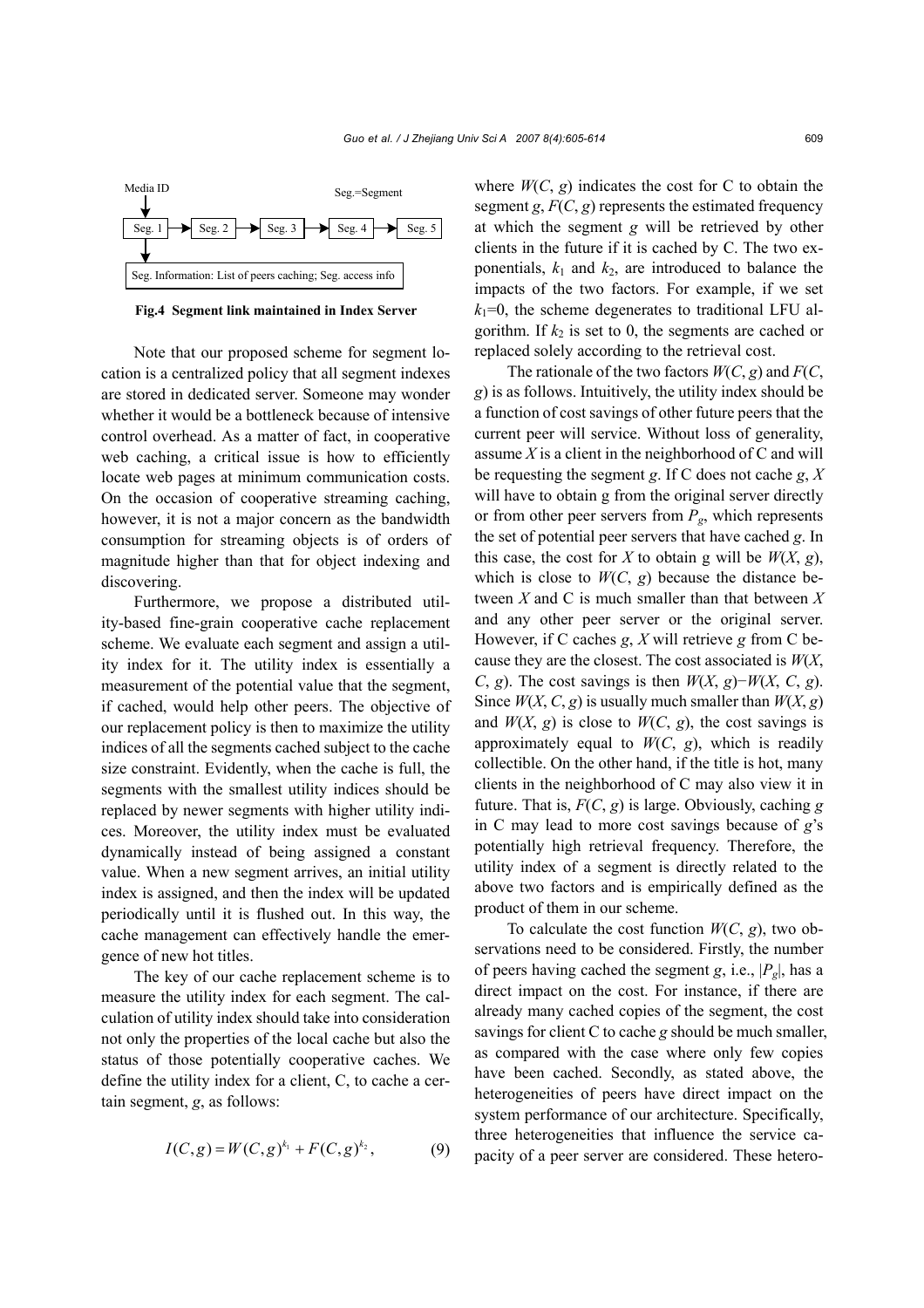geneities include: (1) available bandwidth between the peer server and C; (2) availability of the peer server; (3) load of the peer server. A peer server with little available bandwidth, or is frequently offline, or heavily loaded can hardly provide useful (reliable) service. In our work, we consider all the above-mentioned factors and define the cost function  $W(C, g)$  as follows:

$$
W(C, g) = \frac{1}{\max\{V(P_g, C, g), V_0\}}.
$$
 (10)

And

$$
V(P_g, C, g) = \sum_{p \in P_g} \{P_a(p)[1 - P_L(p)]B(C, p)\},
$$
 (11)

where  $P_a(p)$  is the probability that the peer will be online,  $P_{L}(p)$  is the probability that the peer is overloaded and cannot serve as a peer server, and *B*(*C*, *p*) is the available bandwidth estimated and discretized.  $P_a(p)$  is estimated by the peer itself as the ratio of average online time to total time elapsed.  $P_{L}(p)$  is estimated similarly as the ratio of average load to the peer's maximum affordable load. Moreover, we set an empirical value,  $1/V_0$ , as the default value of  $W(C, g)$ in case that  $P_g$  empty or all the peers in  $P_g$  fail to service the desired segment *g*. Note that  $W(C, g)$  of each segment is calculated only once when it first arrives Client C. We do not update its value periodically because  $W(C, g)$  is a measurement on an average sense. Moreover, frequent update of *W*(*C*, *g*) will cause much protocol overhead since the calculation consumes many network resources to collect necessary relevant information.

$$
F(C,g) = \begin{cases} \frac{1}{P_g} \sum_{p \in P_g} F(p,g), & P_g \neq \emptyset, \\ F_0, & \text{otherwise.} \end{cases}
$$
(12)

To calculate  $F(C, g)$ , an initial value is first assigned using Eq.(12) when a new segment comes in. Eq.(12) indicates that, if the client discovers some peers have cached *g*, it will use the mean value of those peers' current frequency as the initial value. Otherwise, it takes a default value,  $F_0$ .

If a segment is already cached, its frequency will be updated periodically using Eq.(13) so as to match the popularity of the title. Specifically, we update the frequency in a smooth manner.

$$
F'(C, g) = w_1 F(C, g) + w_2 A_{F}(g) \text{ s.t. } w_1 + w_2 = 1, (13)
$$

where  $\Delta_F(g)$  represents the frequency at which the segment has been used to serve other peers during the update period *∆*, *w*<sub>1</sub> and *w*<sub>2</sub> are the relative weights of frequency of the two different circumstances.

# SIMULATIONS AND ANALYSIS

In this section, we present the simulation results to demonstrate the performance of the proposed architecture.

#### **Simulation setup**

In all the simulations, we use large hierarchical, Internet-like topologies, all with three levels. The top level consists of several Transit Domains, which represent large Internet Service Providers (ISPs). The middle level contains several stub domains, which represent small ISPs, campus networks, moderately sized enterprise networks, etc. (Each stub domain is connected to one of the Transit domains). At the bottom level, end hosts (peers) are connected to stub domains. The first two levels (router-level) contain transit routers and stub routers, which are generated using the GT-ITM tool (Zegura *et al*., 1996). We then randomly attach end hosts (peers) to stub routers with uniformed probability. The network topology for the presented results consists of 5 transit domains, each with 10 transit nodes, and a transit node is then connected to 8 stub domains, each with 4 stub nodes. The total number of nodes is thus 1650 nodes. Fig.5 shows an example of 100 nodes topologies generated by GT-ITM.



**Fig.5 Example topology generated by GT-ITM**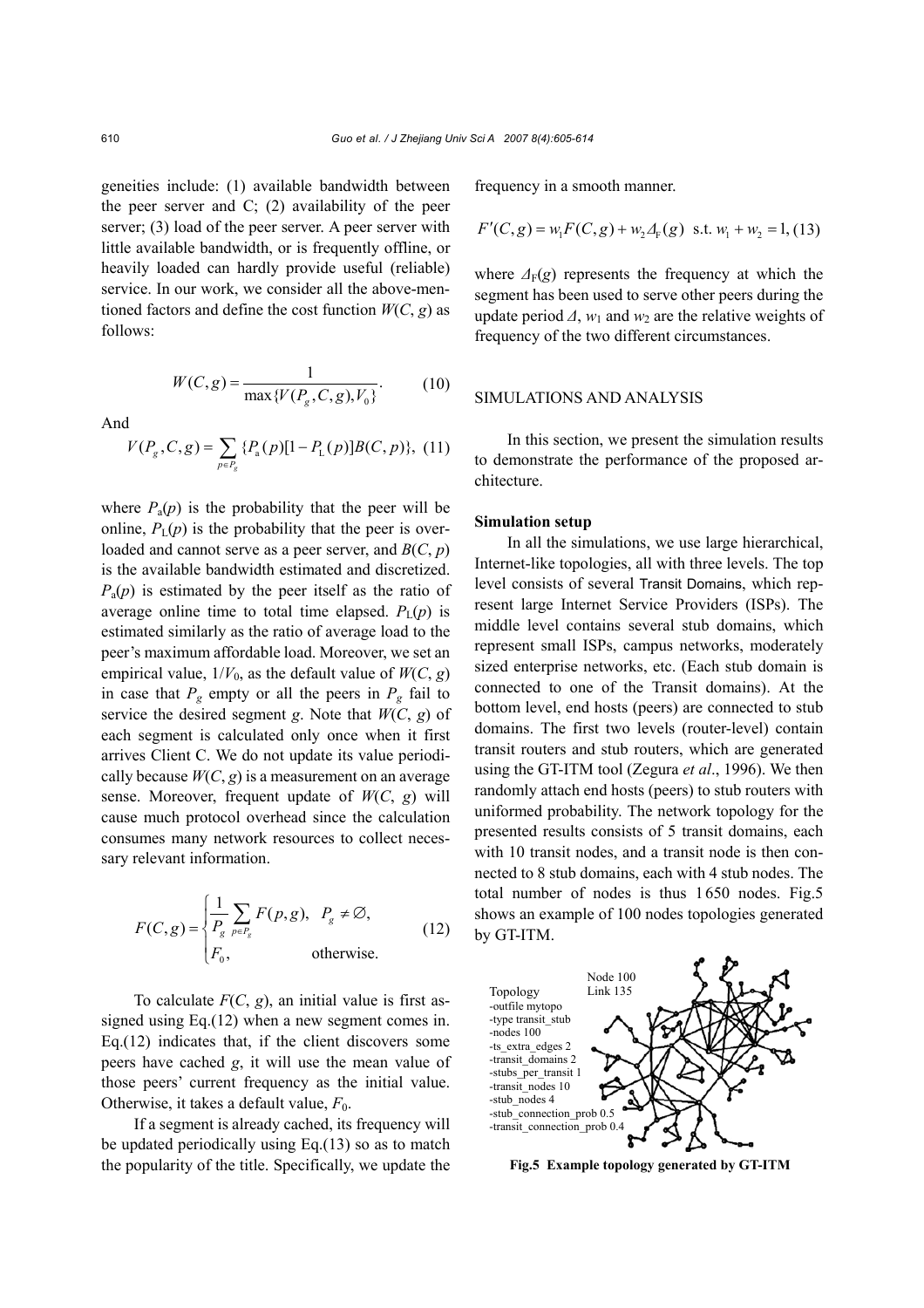During the simulation, there are totally 500 videos published in the network, each with 512 kbps constant playback bit rate and 1 hour length and is divided into 8 logical layers. Each LL is roughly 64 kbps. In our simulations, an LL is further divided into a number of segments each with an interval of 10 s, while the length of the cooperation window is set to 2 min. That is, ∆*t*=10 s and *WT*=120 s. In our simulations, we randomly select 500~1500 nodes to build an overlay network. In default, the number of participated clients is 700. Each client reserves a fix sized disk space (the default value is 500 MB) as its local cache. The maximum load (the maximum number of peers a client can support concurrently) is set to four. To simulate the probability that a peer is online, we utilized a two state Markov model. A client can be in two states: Inactive and Active. The transition of one client is independent of the states of other clients. The transition probability from Active to Inactive is randomly distributed in the range from once per 80 min to once per 160 min. The transition probability from Inactive to Active is also randomly distributed in the range from once per 40 min to once per 80 min.

For VOD service, client requests are generated as a Poisson process with arriving rate 15 requests/min. These requests are then uniformly distributed to those Active clients that are not viewing any title. This is reasonable because, in general, a client will not play more than one title simultaneously. The popularity of video titles follows a Zipf like distribution with a default skew factor 0.271. Table 1 summarizes the default values and the ranges of the parameters used in our simulations.

**Table 1 List of simulation parameters** 

| Parameter                       | Default | Range        |
|---------------------------------|---------|--------------|
| Number of participating clients | 700     | $500 - 1500$ |
| Mean outhound handwidth         | 4       | N/A          |
| BW (clients, servers) (kbps)    | 200     | N/A          |
| Media length (min)              | 60      | $30 - 90$    |
| Media rate (kbps)               | 512     | N/A          |
| $\Delta t$ (s)                  | 10      | N/A          |
| WT(s)                           | 120     | N/A          |
| Arrive rate (requests/min)      | 15      | N/A          |
| Zipf skew factor                | 0.271   | $0.1 - 0.9$  |
| Cache size (MB)                 | 500     | $200 - 1000$ |
| Number of medias                | 500     | N/A          |
| Max load of peer                | 4       | N/A          |

#### **Simulation results**

One target of our simulations is to test the performance improvement of our multi-path cooperative streaming models presented in Section 2. The other target is to demonstrate the effect of our distributed utility-based fine-grained cooperative cache replacement (DUFC) policy. We compare DUFC with the LRU-based fine-grain cache replacement scheme (LRUF). LRUF replaces the least recently used segments firstly and adopts the fine-grain replacement pattern introduced in (Rejaie *et al*., 1999).

Note that, were it not for the proposed peerassisted cooperative streaming architecture, all the clients would receive at most a quality of 200 kbps, which already reaches the bottleneck bandwidth of its connection to the server. With the proposed architecture, no matter what cache replacement schemes are adopted, the overall performances are improved drastically. For example, the average quality of all the titles is at least doubled, as shown in Fig.6. For the hottest titles, the quality improved several times, as shown in Fig.8.



**Fig.6 Average quality of all requests** 

We simulated our proposed system using DUFC and LRUF respectively. All the parameters take default values from Table 1. The results are shown in Fig.6, where the *x*-axis represents the simulation time and the *y*-axis is the average quality of all requests generated with the metric of bit rate experienced.

As shown in Fig.6, although the average quality in the initial period of simulations is low, it keeps on improving with time and converges into a high and steady value finally (after about 50 min for LRUF and 75 min for DUFC), because the caches of most peers were not fully filled in the early time of simulations.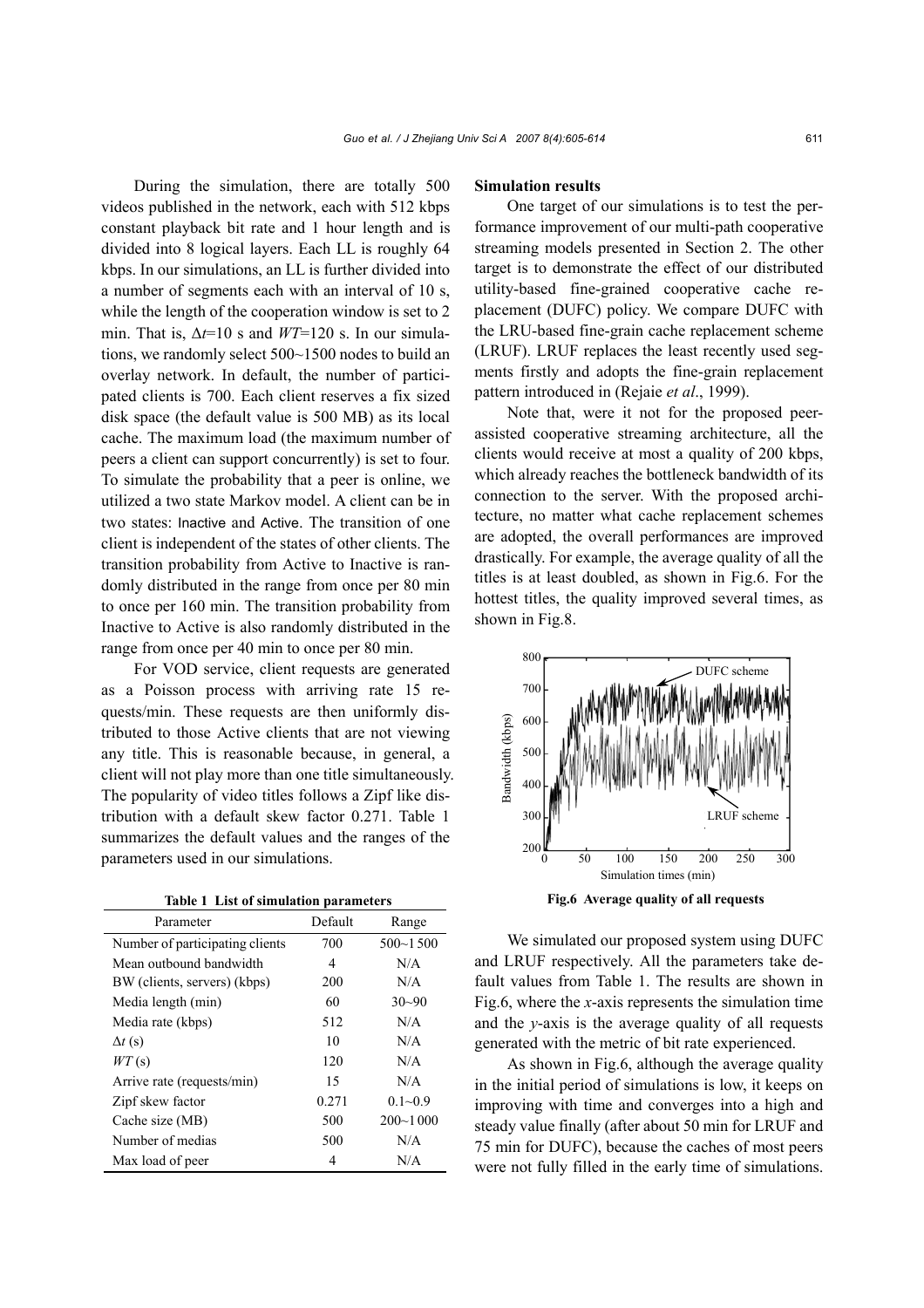During this period, it was hard for a client to find peers for cooperation. As time went on, more and more data got cached in the cluster of peers, which increased the opportunities for peers' cooperation. However, because of the limit of the cache size, the quality will not increase infinitely but fluctuate around a steady value. Another obvious observation is that DUFC results in a higher quality enhancement (over 25%) than LRUF. This is because DUFC can make more efficient use of limited disk space, by caching more useful segments that improve the cooperation efficiency among peers in return.

We further explain the conclusions above using Fig.7 and Fig.8, where the *x*-axes represent the title number sorted by their popularity from high to low, while the *y*-axes represent respectively the average number of peers that have cached the title and average quality (bandwidth) of requesting for the corresponding title. For the sake of clear presentation, we list the top 300 titles only.



**Fig.7 Number of peers that have cached the titles** 



**Fig.8 Average quality of different titles**

Fig.7 shows that most titles except several hottest ones are cached by more peers in DUFC than in LRUF. In other words, DUFC cached less redundant copies of the hottest titles and donated the disk space saved to other titles. As a result, the quality of most titles improved significantly because more peers might have cached those titles for promoting multipath cooperative streaming, as shown in Fig.8. Moreover, we found that the average quality of those hottest titles still greatly improved (Fig.8) even though the number of cached copies of those titles indeed dropped in DUFC (Fig.7), as compared with LRUF. The reasons are: (1) they still got cached by many (probably enough) peers, e.g., more than 5 peers cached title 5; (2) different peers might cache non-overlapped segments of a certain title thus render it possible for multi-source cooperative streaming, while in LRUF, most peers tended to cache similar segments from few lower logical layers.

The main concerning issue of the proposed mechanism is the network overhead because there are frequent information exchanges between peers. In our proposed system, the video stream is partitioned into many segments, each node periodically exchange segments' availability information with partners, and then schedules which segment to be fetched from which partner accordingly. Usually, the number of partners is a key factor of the control overhead. Fig.9 depicts the normalized control overhead as a function of the average number of partners in a stable environment, i.e., the lifetime of each node equals to the playback duration of streaming, typically as 60 min. In this experiment, we define the control overhead as



**Fig.9 The control overhead as a function of the number of partners** 

`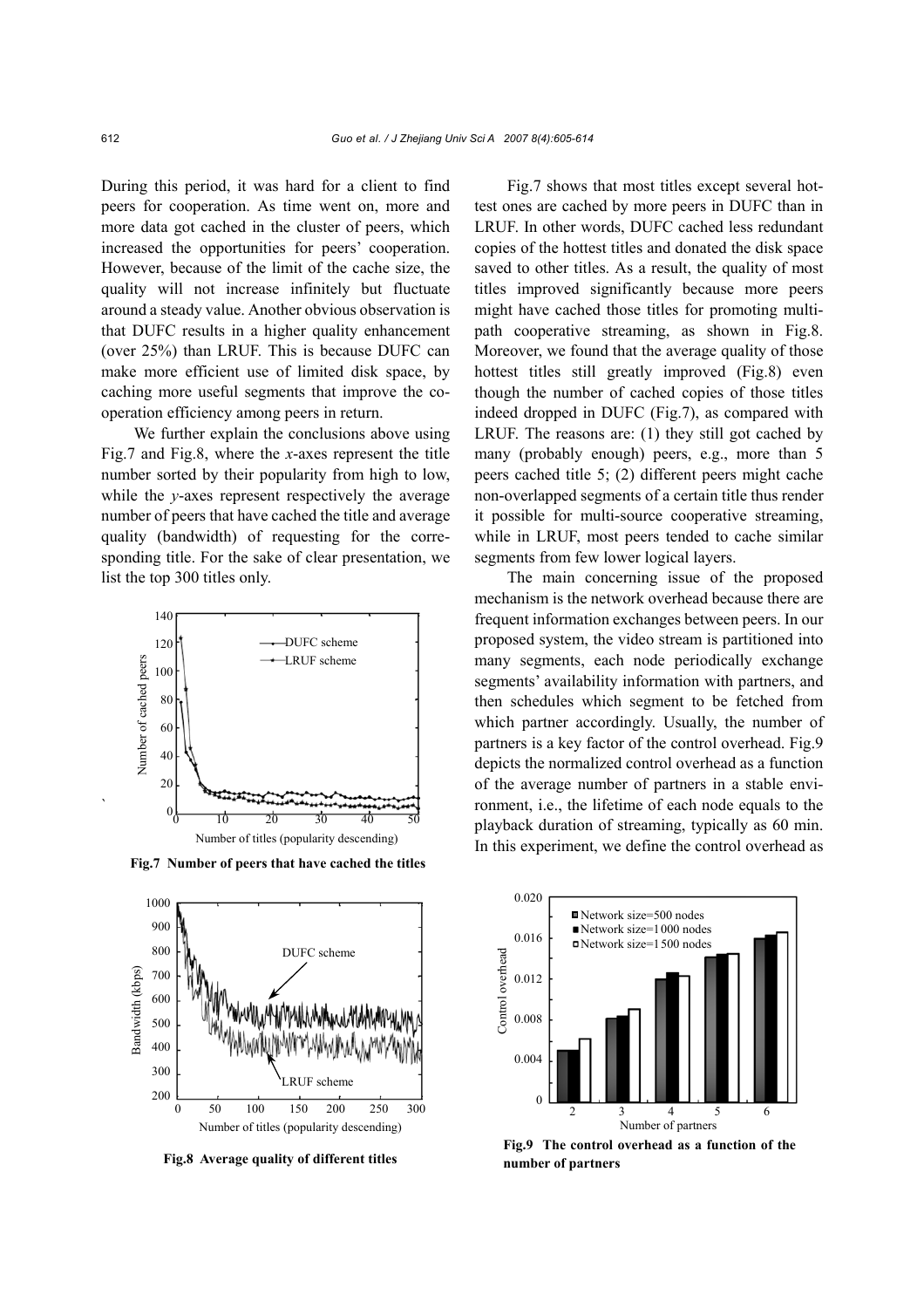the ratio of control traffic volume over video traffic volume at each node. The source bit stream is composed of 3 logical layers, with mean value of 64 kpbs bandwidth for each layer. The figure shows that the overhead in the system is trivial compared with video content traffic (1.62% with MAX value). Definitely, the control overhead increases with a larger number of partners, but with the increasing of overlay network size, the control overhead is kept invariability on the whole.

There are several parameters that may directly affect the performance of the proposed architecture. In Fig.10, we demonstrate that the average quality improves as the local cache size of each peer increases. We also include the special cases in which peer's cache size is zero, which is equivalent to traditional server/client topology situation since no client can cooperate with others. This is obvious because larger cache can store more segments, which makes the multi-source cooperative streaming scheme work more effectively, and then get better stream quality. Furthermore, Fig.8 also reveals that DUFC yields better performance than LRUF in all conditions. For a specific desired average quality, DUFC requires a much smaller cache space than LRUF does. The high efficiency character of DUFC has a profound impact on the system cost as the storage is still a substantial expense for a personal computer.



**Fig.10 Impact of local cache size on the average quality**

## **CONCLUSION**

In this paper, we propose a cost-effective cooperative streaming architecture for heterogeneous peer-to-peer networks. In this architecture, published videos are encoded into multi-layered source bit stream and split into many segments, which are distributed to overlay peers. The main design philosophy is that outbound bandwidths from multiple peers who have viewed and cached the same title before can be aggregated to serve a single video streaming request. We propose the protocol for the multi-source cooperative streaming and the distributed utility-based fine-grain cooperative cache replacement scheme. We conducted extensive simulation experiments on large, Internet-like topologies by GT-ITM topology generator. Simulation results demonstrate that the proposed architecture bring in significant quality enhancement. The average quality of all the titles is more than doubled. For the hottest titles, the quality improved several times. In our future work, we plan to implement our prototype and deploy it over Planet-Lab (http://www.planet-lab.org), which can evaluate its performance in the real Internet environment.

# **References**

- Akamai Technologies, 2000. FreeFlow Overview. Http://www. cs.washington.edu/homes/ratul/akamai/freeflow.pdf
- Banerjee, S., Bhattacharjee, B., Christopher, K., 2002. Scalable Application Layer Multicast. Proc. ACM SIG-COMM. Pittsburgh, USA, p.205-220.
- Chu, Y., Rao, S.G., Seshan, S., Zhang, H., 2001. Enabling Conferencing Applications on the Internet Using an Overlay Multicast Architecture. Proc. ACM SIGCOMM, **31**(4):55-68. [doi:10.1145/964723.383064]
- Cui, Y., Li, B.C., Nahrstedt, K., 2004. Stream: asynchronous streaming multicast in application-layer overlay networks. *IEEE J. Selected Areas Commun.*, **22**(1):91-106. [doi:10. 1109/JSAC.2003.818799]
- Deering, S.E., 1991. Multicast Routing in a Datagram Internetwork. PhD Thesis, Stanford University.
- Diot, C., Levine, B., Lyles, B., Kassem, H., Balensiefen, D., 2000. Deployment issues for the IP multicast service and architecture. *IEEE Network*, **14**(1):78-88. [doi:10.1109/ 65.819174]
- Gopalakrishnan, V., Silaghi, B., Bhattacharjee, B., Keleher, P., 2004. Adaptive Replication in Peer-to-Peer Systems. Proc. 24th International Conference on Distributed Computing Systems (ICDCS'04), p.360-369. [doi:10.1109/ICDCS. 2004.1281601]
- Handley, M., Pahdye, J., Floyd, S., 2001. TCP Friendly Rate Control (TFRC): Protocol Specification. IETF Internet Draft, draft-ietf-tsvwg-tfrc-02.
- Krishnamurthy, B., Wills, C.E., Zhang, Y., 2001. On the Use and Performance of Content Distribution Networks. Proc. SIGCOMM IMW. San Francisco, p.169-182.